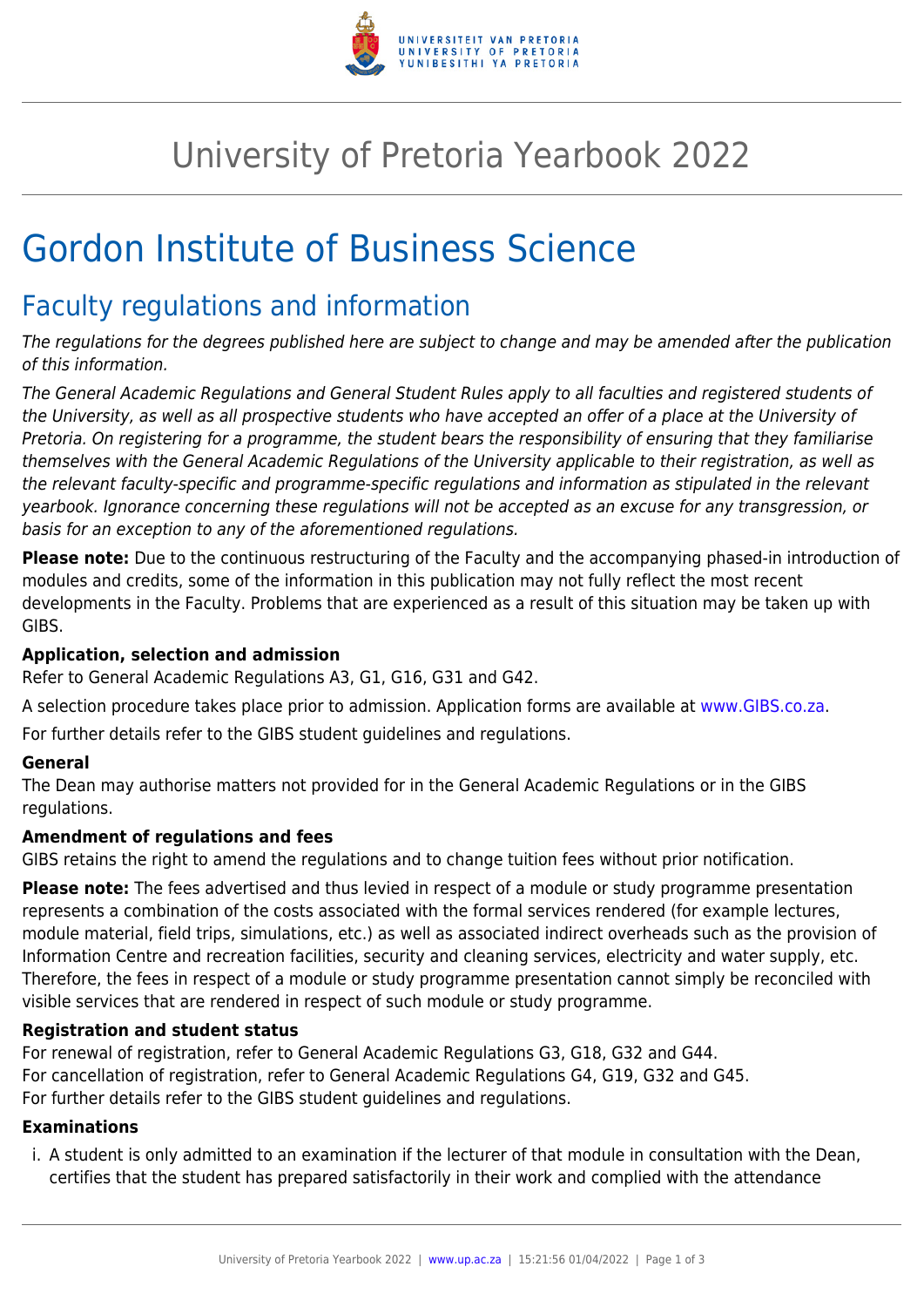

requirements. Class attendance in all modules and for the full duration of all programmes is compulsory for all students.

- ii. The examination dates are set at the beginning of each year. Students must make arrangements with their organisations and/or employers in advance to be available on such dates since no alternative examination dates will be arranged. Should a student be unable to write an examination for reasons of serious illness, family crisis or unavoidable travel outside of South Africa, the Programme Manager must be informed in writing, preferably before the examination date or, failing that, within three business days of the examination.
- iii. A written application for a special examination must be made to the Programme Manager, accompanied by proof of the reason for missing the examination (for example medical certificate, copy of passport, subpoena). The examination papers (or orals) are completely different to the original papers. The applicant will be informed of the dates during the year.

For further details refer to the GIBS student guidelines and regulations.

#### **Pass requirements and subminimum in examinations**

A final weighted average mark of at least 50% in a module is required to pass. A subminimum of 45% is required in the examination or examinable component for each module. Should the student fail to achieve the required subminimum, the student will be considered to have failed the module.

For further details refer to the GIBS student guidelines and regulations.

#### **Special examinations**

(Refer to General Academic Regulations G12, G26, G37, G38 and G49.)

A student who is prevented from writing the standard examination due to illness or other qualifying circumstances, may be granted permission by the dean to write a special examination in the particular module(s).

An application to write a special examination, accompanied by supporting documentation in the form of a medical certificate issued by a registered medical practitioner in the case of illness (see Section A21 for more information on medical certificates), or appropriate supporting documents in the case of other qualifying circumstances (see Section A22 for more information on affidavits), accompanied by a letter of motivation, must be submitted to the dean in the prescribed manner, within three days of the date of the particular examination that was not written. If an application could not be submitted on time, a late application supported by the required documentation and a valid reason or motivation must be submitted to the dean for consideration.For further details refer to the GIBS student guidelines and regulations.

#### **General**

It is the responsibility of all students to familiarise themselves with the General Academic and GIBS Regulations of the University, as well as the procedures, rules, and instructions pertaining to study at GIBS. Ignorance of the applicable regulations, rules and instructions, or the incorrect interpretation thereof will not be accepted as an excuse for not complying with the stipulations of such regulations, rules and instructions.

#### **Application of old and new regulations**

(Refer to General Academic Regulations G5, G20, G32 and G42.)

Subject to transitional measures laid down by GIBS, a student must complete his or her programme in accordance with the regulations that were applicable when he or she first registered for a specific field of study or specialisation. If a student interrupts his or her studies or changes a field of study or specialisation, the regulations applicable in the following year in which studies are resumed, or the field of study is changed, apply. For further details refer to the GIBS student guidelines and regulations.